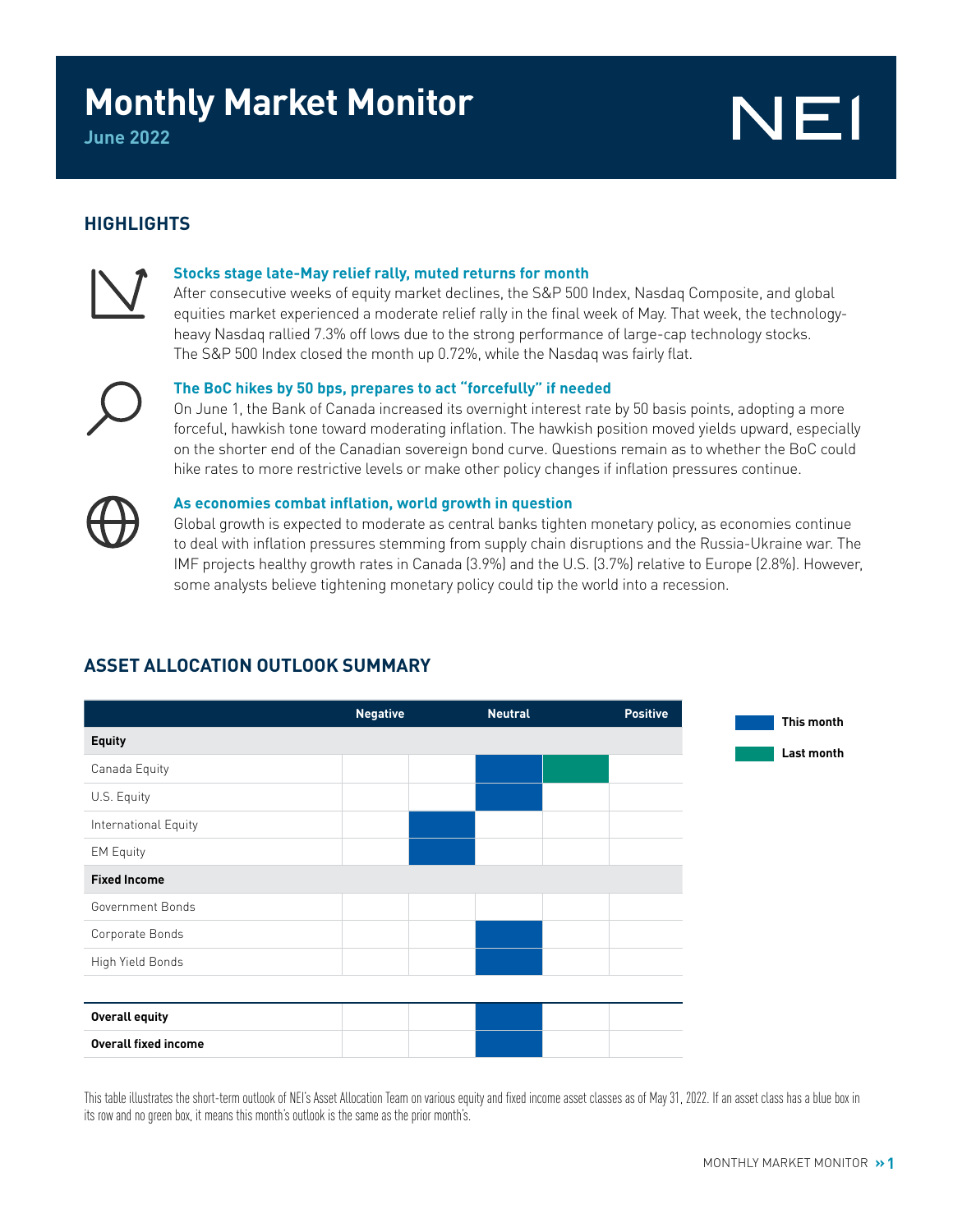#### **OVERVIEW**

There's little doubt that 2022 has been one of the most challenging times for investors in recent memory, with few safe havens amid volatility in both equity and fixed income markets. The "four headwinds" of market volatility inflation, central banks tightening monetary policy, the war in Ukraine, and the pandemic—have applied extreme pressures on investors. Any of these factors separately would be a challenge to investor sentiment, but all four coming together at roughly the same time in early 2022 led to a major decline in risk assets, such as equities and high-yield debt, and even in customarily less-volatile securities such as sovereign debt. In most periods of market uncertainty, investors tend to move out of riskier assets such as equities, and into sovereign debt or other investments with a lower risk profile. However, this time the four headwinds of market volatility, especially the expectation of more aggressive central bank action, pushed even bond prices lower, providing few places for investors to avoid declines.

There are a few recent developments that suggest that we may be nearing an inflection point, however. The stock market selloff in May pushed valuations and many sentiment indicators to more attractive levels. The forward price/earnings ratio on the S&P 500 Index is at the 10-year average of 18-times, after being fairly expensive for the past two years. Some sentiment and technical indicators such as bull/bear surveys, 52-week high/low ratios, and Moving Average Convergence Divergence momentum indicators are at levels typically seen at stock market bottoms, which is a good sign for equities to make a comeback. For example, the American Association of Individual Investors weekly bull/bear survey suggests investor sentiment regaining ground after hitting a low point in April 2022.



#### AAII bull/bear survey spread indicates heightened market pessimism (%)

Source: AAII Investor Sentiment Survey, as of June 2, 2022. The sentiment survey measures the spread (subtraction) in the percentage of individual investors who are bullish and bearish on the stock market short term; individuals are polled from the AAII Web site on a weekly basis. Only one vote per member is accepted in each weekly voting period.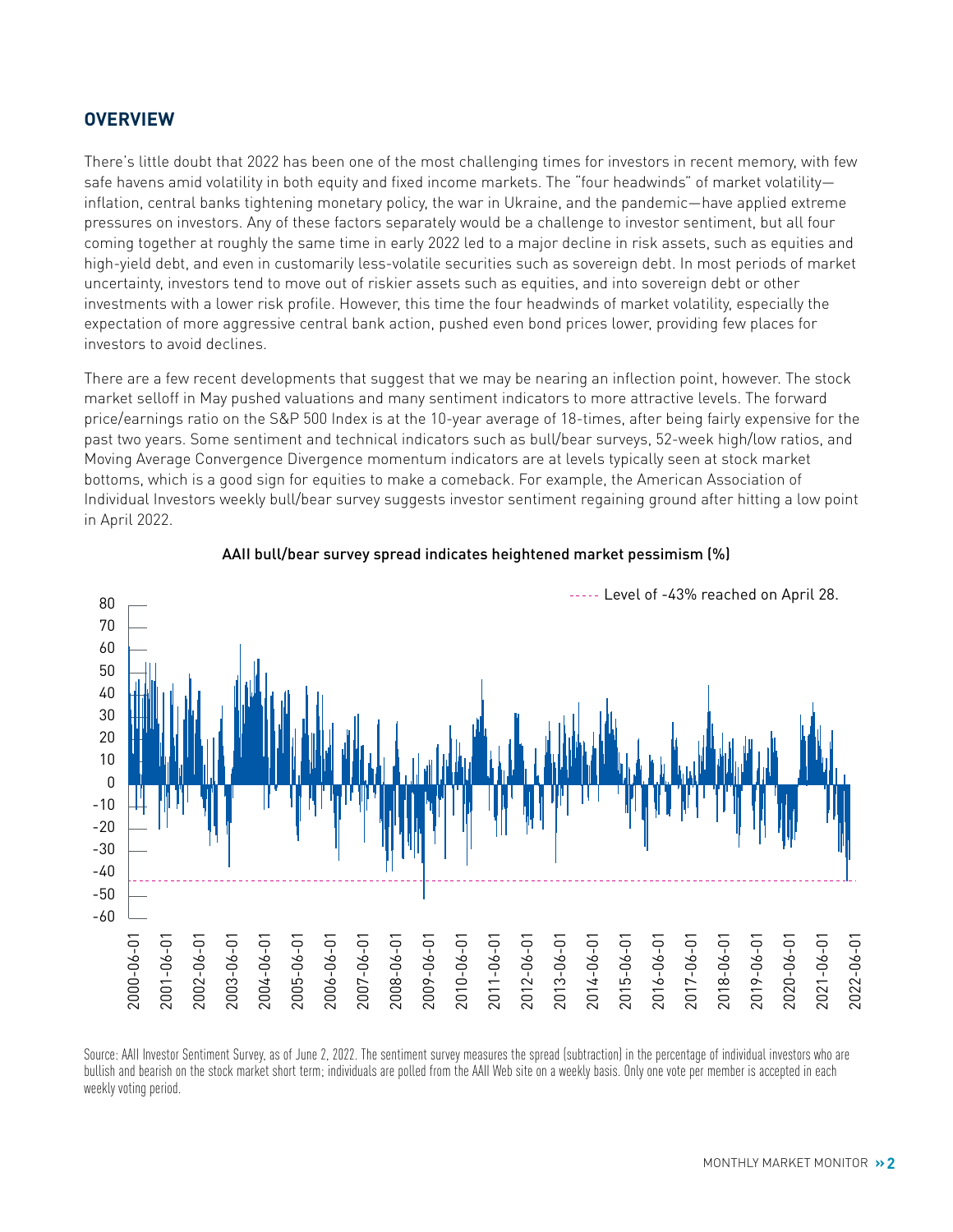Finally, the first quarter earnings season concluded on a positive note, with 77% of the companies in the S&P 500 Index exceeding analysts' estimates. Importantly, analysts maintained their full-year earnings estimates for 10% growth for both 2022 and 2023.

That stated, the road ahead for both stocks and bonds will still hinge on inflation. Headline inflation rates are at multi-decades highs, with Canada, the U.S., and the eurozone at 6.8%, 8.3%, and 8.1%, respectively. Central banks have made it clear that they are now fully focused on moderating inflation rates down to their target ranges. The Bank of Canada said it is "prepared to act more forcefully if needed to meet its commitment to achieve the 2% inflation target." Already, the futures market had priced in central bank rates hikes to 3% in both Canada and the U.S. by early 2023, a far cry from the near 0% rate at the beginning of this year. After the BoC statement, the futures market promptly pushed forward the 3% rate to December of this year. If inflation rates remain high, central banks may need to push their policy rates above 3%, which is the upper end of the estimated "neutral rate," a level estimated to be neither stimulative nor restrictive to the economy. If policy rates go above neutral, this could be negative for both bonds and stocks, and the risks of a recession could increase.

For now, NEI Investments' base case scenario remains that we expect no recession in the U.S. or Canada in 2022–2023. The U.S. labour market is extremely strong, with almost two job openings for every unemployed person. Consumer and corporate balance sheets are strong. Corporate intentions toward capital expenditures are high, in response to the need to increase efficiency in an environment in which labour is in short supply and costs are rising. Finally, these economies are still normalizing after years of pandemic-related restrictions, which will help boost demand for services instead of just goods, and improve supply chain issues, particularly in China.

However, we will be watching data carefully to see if inflation rates have peaked or if the central banks need to be even more aggressive and raise rates above neutral, to get inflation down to their target ranges.

#### **U.S.**

There were mixed signals coming out of the U.S. during May as the University of Michigan Consumer Sentiment Index's April data showed a decline to 59.1 from 65.2. Declines were broad based, as consumers viewed their financial situation as worse and buying conditions for large purchases declined on higher prices. A separate report showed inflationadjusted consumer spending rose in April by the most in three months, indicating households were holding up in the face of persistent price pressures by dipping into savings. As it relates to new home sales, there are signs that the U.S. housing market could be cooling. Sales of newly built homes dropped 16.6% in April. Also, the number of home sellers lowering asking prices reached its highest level since October 2019. Despite the softening of some economic data, we still expect the U.S. Federal Reserve to raise its overnight rate by 50 basis points at the next meeting, and by another 50 bps at its meeting in July. Following that, subsequent rate hikes will be more data dependent.

The U.S. Consumer Price Index rose 0.3% seasonally adjusted in April. Inflation continued to post a solid increase even as energy prices fell for that month, with gasoline declining 6.1%. Goods prices rose 0.3% for April, driven by food climbing 0.9%. Services prices rose 0.8%, as shelter prices rose 0.6% and airline fares surged 18.6%. While the surge in airline fares was significant, we believe that this move is cyclical in nature and could roll off toward the end of the summer months. Shelter, on the other hand, is generally less elastic in nature and as such could result in inflation being at elevated levels for longer. On a year-over-year basis, CPI slowed to 8.3%, from its 8.5% peak in March.

The positive correlation between stocks and bonds observed for much of 2022 shifted back to a more normalized and more negatively correlated relationship in May. As the market shifted its focus away from interest rate and inflation concerns and toward economic growth concerns, this led to a decline in yields of sovereign bonds and a rally in bond prices. The yield on the 10-year U.S. Treasury bond peaked at 3.2%, and then decreased for several consecutive days, meaning that bond prices were climbing even as equity prices declined. This decoupling had not been observed to any notable degree in 2022 at that point. At the close of the month U.S. bonds gained 1.2%.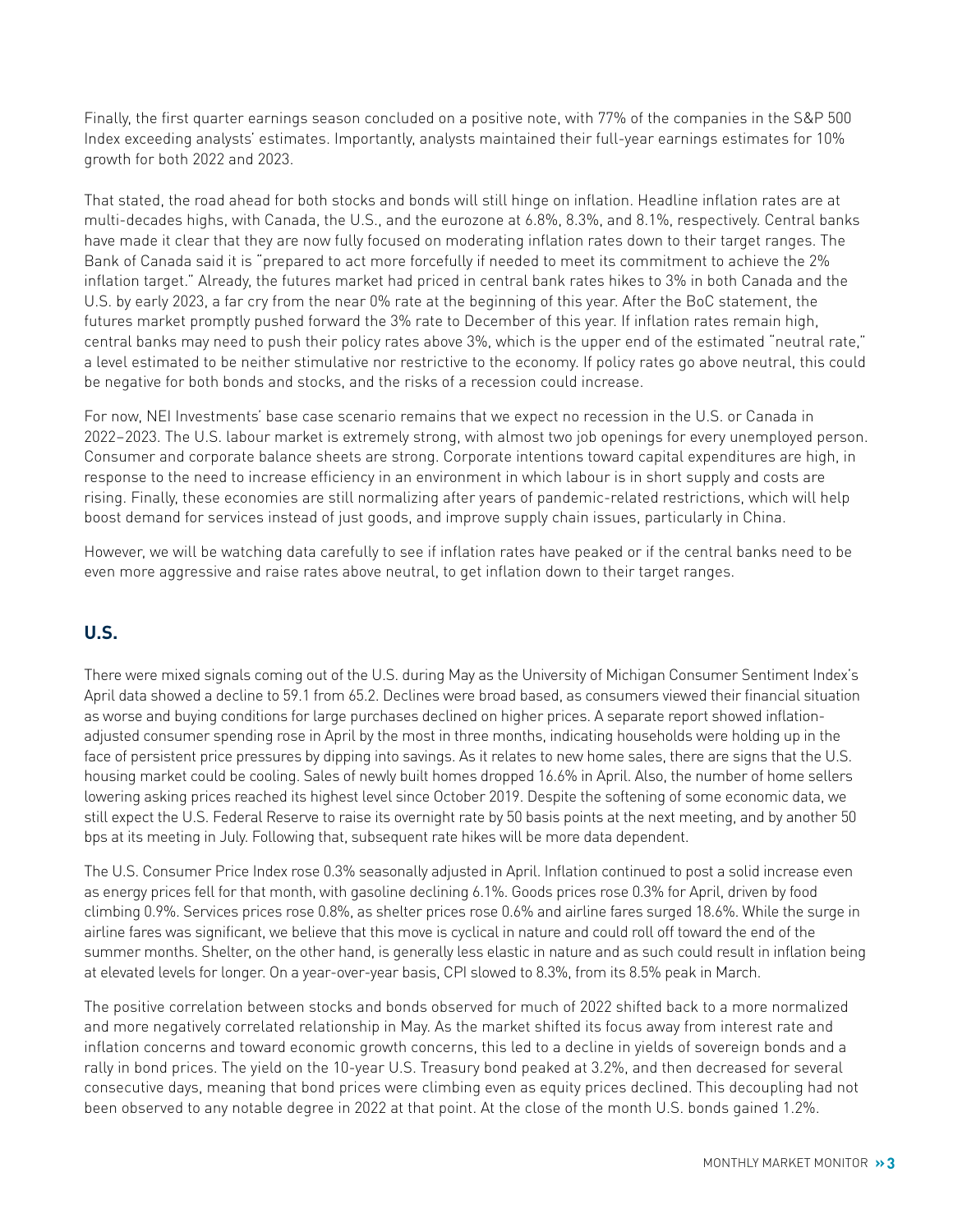#### **CANADA**

April CPI rose 0.6% month over month and 6.8% year over year (a new cyclical high). This was its highest annual growth rate since January 1991. Core CPI, which excludes food and energy, grew 4.6% year over year. Price gains were widespread across CPI categories. Shelter prices, which tend to be less elastic, grew 7.4% year over year on higher utilities, rent, and home price appreciation, plus mortgage interest costs. Food prices grew 8.8% year over year, driven by the continued conflict between Ukraine and Russia, which has affected agricultural supply chains. Services prices rose by 4.6% year over year. Gasoline prices declined, which offered some downward pressure that could be short lived given that prices were tracking higher in May. Of note, from May 2022 onwards CPI measures will include a new pricing index for used car prices.

The impact of the BoC's tightening bias was seen in the Canadian housing market. Sales nationally dropped by 12% and prices fell by 6% month over month. The average Canadian house in April was \$746K, down from its peak of \$816K in February. Home prices have now dropped for a second consecutive month. Home sales are down 25% over the past 12 months. The House Price Index (HPI), which adjusts for volume and type of home sold and reduces the impact of more expensive cities like Vancouver and Toronto, dropped 0.6% in April, its first monthly decline in two years. The sales-to-new-listing ratio continued to drop in April, pointing to the increased inventory in the market.





Source: Canadian Real Estate Association, May 2022. Graph measures month-over-month change in existing home sales, in percentage terms.

Canada's trade surplus narrowed to C\$2.49B in March, down from C\$3.08B in February. Exports rose 6.3%, while imports grew 7.7%. The surge in crude oil prices over the past year has helped post recurring surplus readings for the first time since 2014. Exports of energy products rose 13% in March and represented 28% of total shipments. Import growth was driven by higher oil imports and domestic demand for foreign goods, alluding to the domestic economy quickly moving up against capacity limits. The trade report was widely viewed positively because of exports surging to a new record high and imports indicating a buoyant Canadian consumer. Two-way trade in the automobile sector rose to its highest level since August 2019, suggesting supply-chain issues that have affected that industry starting to ease.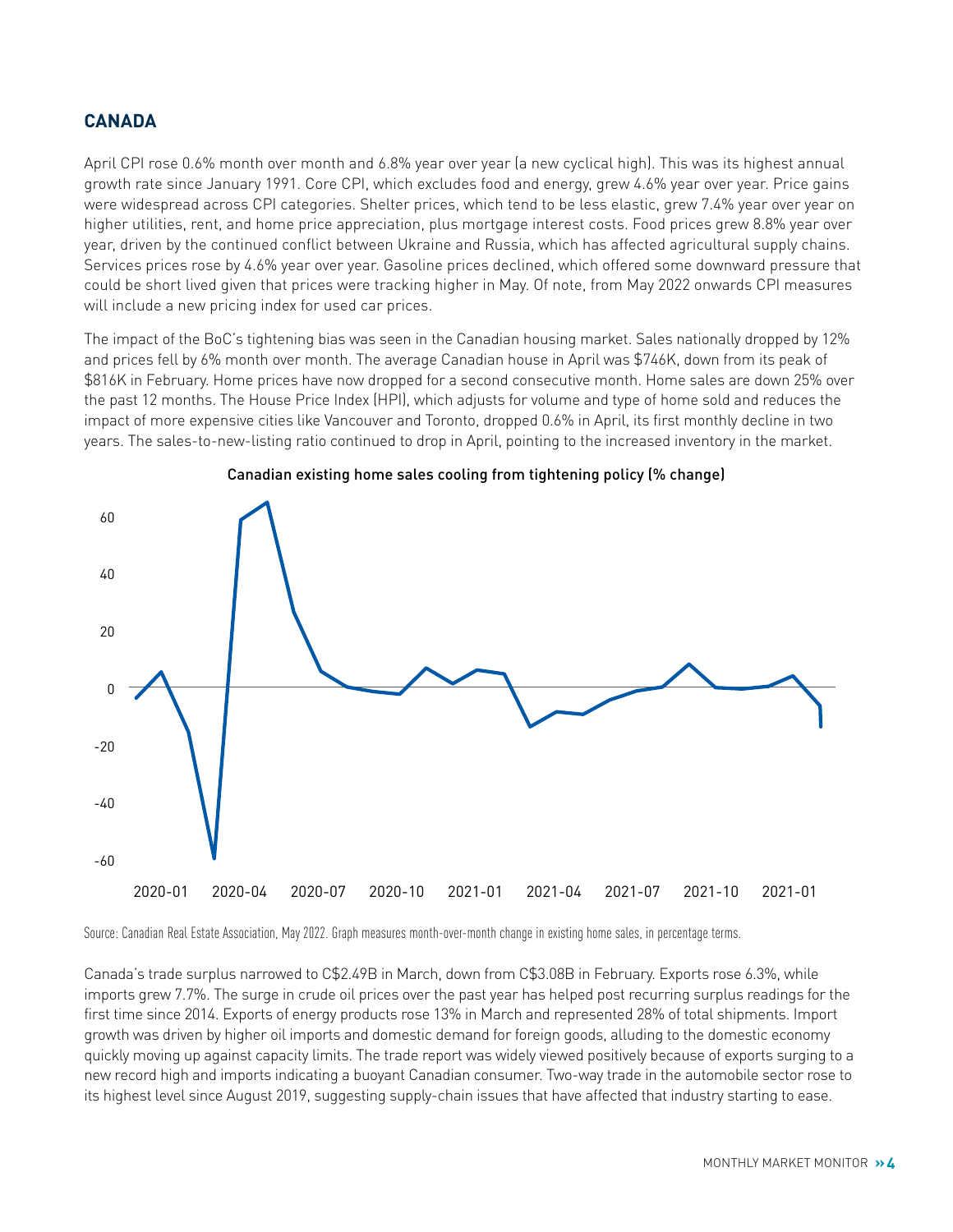#### **INTERNATIONAL**

Eurozone inflation hit an annual 8.1% in May, exceeding expectations and marking a seventh consecutive record high. This record annual CPI was driven by soaring energy costs, which increased 39.2% (up from 37.5% in April) and by a 7.5% increase in food, alcohol, and tobacco prices (up from 6.3%). These readings caught the fixed income market by surprise, resulting in a rise in sovereign bond yields in Europe, which also spread to North America.

According to Germany's preliminary CPI data for May, year-over-year inflation has reached a nearly 50-year high, at 7.9%, up from 7.4% in April. Month-over-month inflation has come in at 0.9%, which is up from 0.6% the month prior. Both inflation measures were higher than consensus estimates for the month. The main contributors to inflation were energy (38.3%) and food (11.1%). Germany was a major importer of Russian gas and, consequently, the price of energy in Germany steadily inflated after the Russia-Ukraine conflict started. The price of rent is also steadily creeping higher and is up another 0.1%, reaching 1.7% for the month of May. This is the second consecutive month Germany has seen a 0.1% increase in rent. Surprisingly, services have become cheaper, with inflation falling from 3.2% in April to 2.9%, almost reaching services inflation levels from two months ago.

Germany's Ifo Institute released its business climate survey, which managed to exceed expectations with an index value of 93. Sentiment for each sector managed to improve in the past month. The manufacturing component saw its value increase from –0.7 to 2.8, showing positive sentiment after two months of negative outlook. The services sector continues its positive outlook, increasing from 5.5 to 8.1.

Manufacturing output in Germany is currently supported by a large order backlog rather than new orders. New manufacturing orders have decreased for two consecutive months: February and March. Despite the improving sentiment for services found in the Ifo survey, the services purchasing managers' index declined to 56.3, lower than consensus estimates of 57.1.

The S&P Global Flash Eurozone Composite PMI came in at 54.9, below the prior month and below consensus estimates. The manufacturing PMI declined to 54.4, from 55.5 in the prior month. The eurozone has seen modest growth in manufacturing output, but growth continues to be limited by supply chain issues. Similarly, the services PMI came in at 56.3, down from 57.7 in the prior month. Services growth slowed in May due to the financial and industrial services sectors' weaker performance. Industrial services are also related to manufacturing output, and it is safe to assume that the weaker performance hampered the manufacturing PMI as well.

#### **EMERGING MARKETS**

China's lockdown continued to weigh on the country's economy throughout May. Economic indicators declined and most failed to meet consensus expectations. During the lockdown, demand within the housing sector saw a sharp fall. Property sales fell for the third consecutive month. In an effort to reverse the slump, policymakers decided to pump a US\$5T stimulus package into the economy. China also lowered the five-year prime loan rate by 15 bps to 4.45%. However, the one-year lending rate was kept constant at 3.70%. Markets reacted positively to the stimulus package, with a sharp rise in the Shanghai Composite Index on May 19 after the news was announced.

Chinese retail sales fell 11.1% year over year in April, coming in well below estimates of a 6.6% drop. This was attributed directly to the zero-tolerance COVID policy reducing consumption and demand throughout the Chinese economy. Sales of food (10%), beverages (6%), gas (4.7%), and medicine (7.9%) increased for the month of April. However, these gains were wiped out by large losses in automobiles (-31.6%) and garments (-22.8%), among other less severe decreases.

Chinese export growth flattened in April, falling to 3.9% from 14.7% in March. Despite the stark drop, exports were one of the few indicators that managed to beat consensus forecasts. The drop in exports was due to a mix of supply chain issues and COVID policy.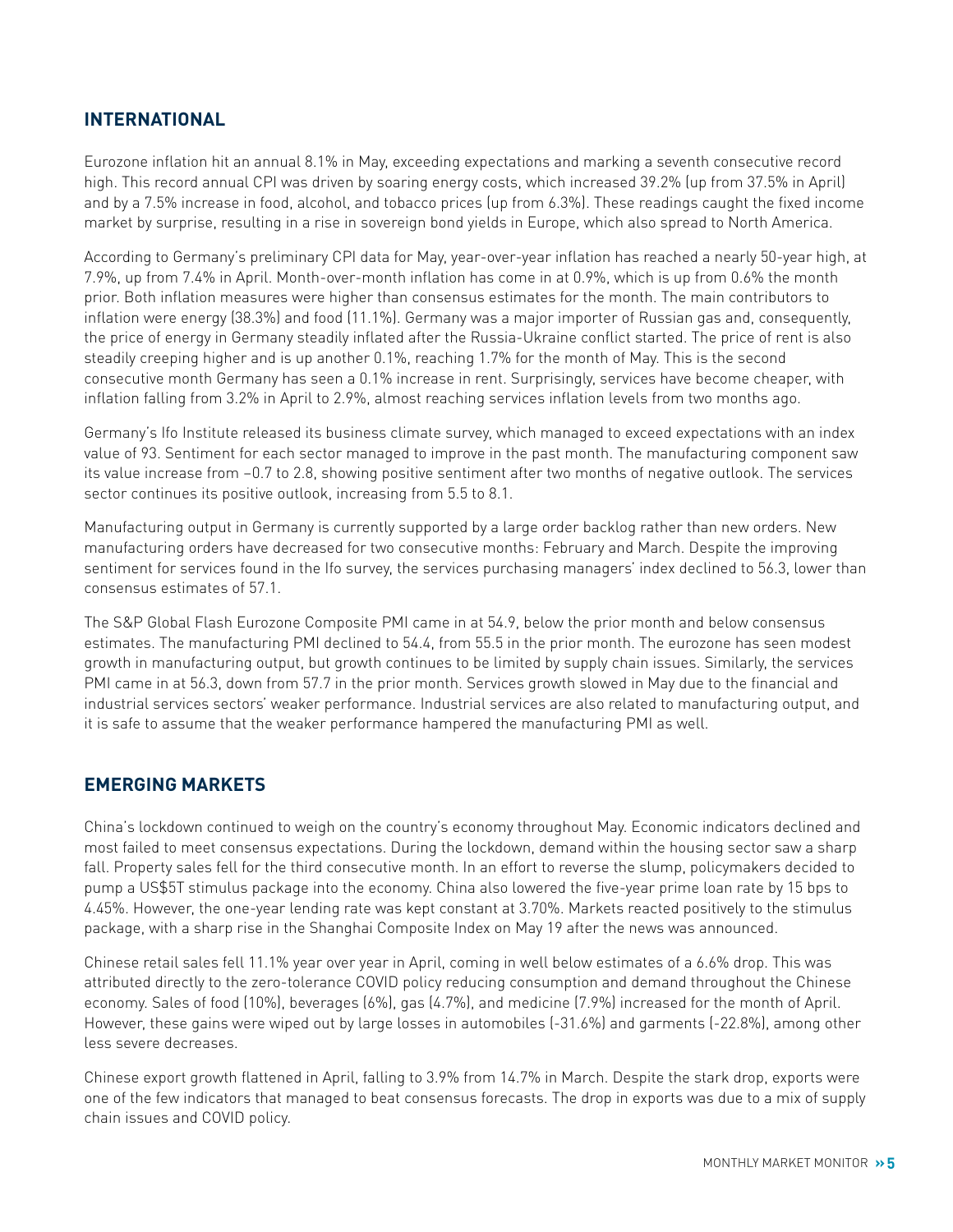China's National Bureau of Statistics PMI survey continued its downward trend from March. The manufacturing index fell to 47.4. PMI values under 50 suggest pessimism, whereas values over 50 suggest optimism. Every component of the index fell from the previous month's values, but the most significant decreases were in new orders, supply delivery time, and production. The manufacturing new orders index fell to 42.6, implying that demand for manufactured goods was down. The supply delivery time index fell to 37.2, putting the supply chain issues into focus. The production index fell to 44.4, highlighting a slowdown in production caused by nagging supply chain issues.

In contrast to other parts of the world, China's non-manufacturing PMI fell by a larger amount than the manufacturing index. The index fell to 41.9. The new order index was the most significant area of weakness, falling to 37.4. This was due to a mix of two aspects: the real estate slump and the widespread lockdown. China includes construction when calculating non-manufacturing PMI, and the sector was negatively affected firstly by a decline in investment in real estate, which brought down new construction orders, and secondly by the lockdown constraining services companies in their revenue-generating activities, detracting from new services orders.